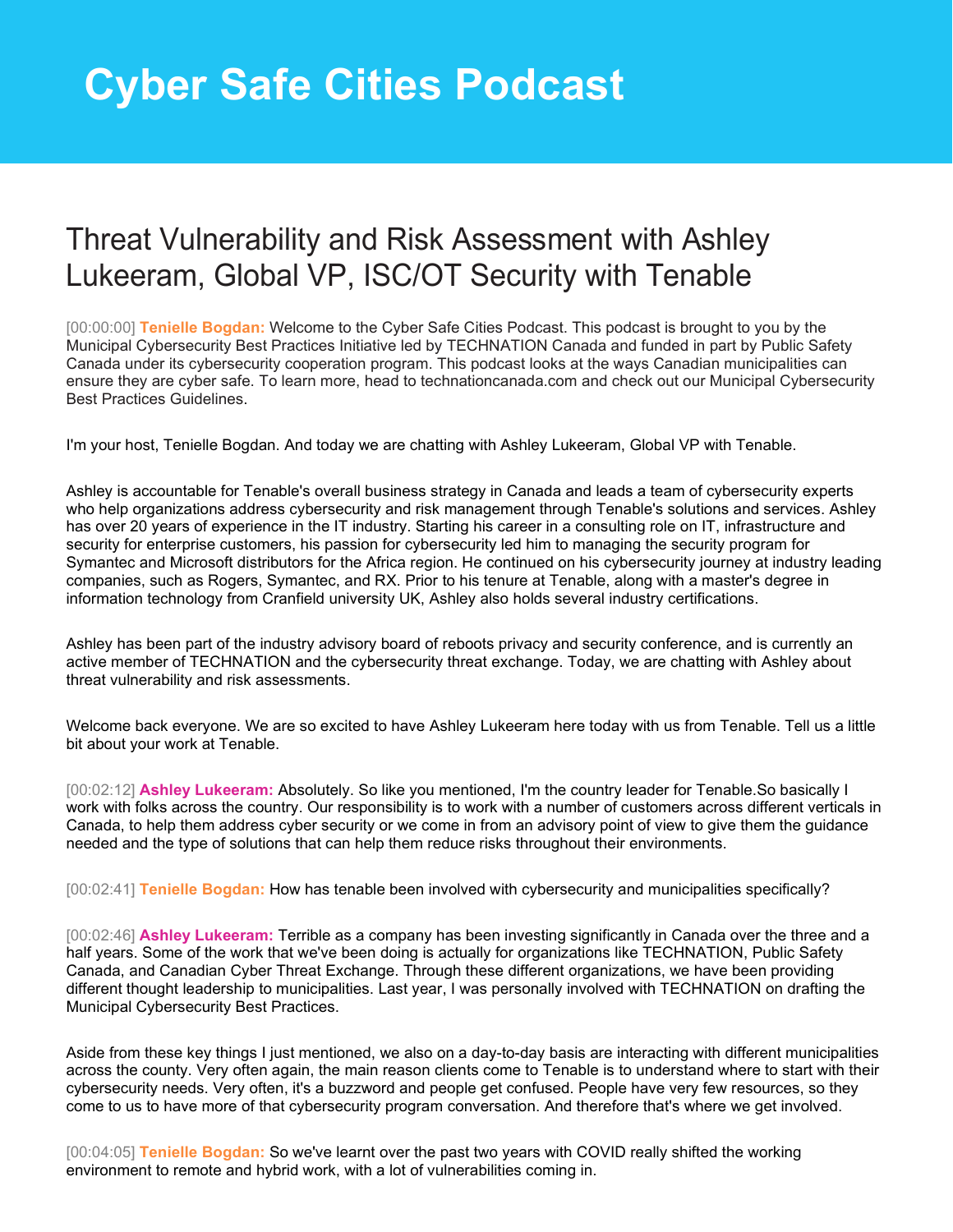Have you seen any other reasons for increased risk for municipalities?

[00:04:23] **Ashley Lukeeram:** The key word here is risk. So when we talk about. I think about it from two major angles. The first thing which we saw happening was that the municipalities had to increase their pace of digital transformation. As Canadian citizens, we have been looking at our means to provide more and more of these services online. We're starting to embrace more web applications again, with the goal of making those services easily accessible and as fast as possible to citizens.

The questions being asked are around where to star. Do we leverage infrastructures in the cloud? We've seen quite a bit of adoption from different cloud service providers, whether it's AWS, Google, Microsoft, and becoming more and more prevalent to municipalities.

As that pace of transformation has evolved a little bit faster, unfortunately so has the attack footprint for those municipalities. This is paired with an equally stressed timeframe with the pandemic. The amount of workload has increased with an expanded footprint, and many haven't necessarily increased their protection of the environment.

[00:08:01] **Tenielle Bogdan:** In chatting about the change of networks for remote employees, can you provide any guidance for municipalities that could help mitigate the risk that comes along specifically with the change in networks?

[00:08:13] **Ashley Lukeeram:** There are a number of things that could be done, but very important to start off with identity authentication. As you log into your devices, make sure you have either a strong password or multifactor authentication. There's a bunch of capabilities which municipalities are deploying out today.

Secondly, get back to the basics and take security awareness training. The foundational stuff is great to review and beware of, like how to detect a phishing attack and how to report it. A great practice is implementing this type of training for your entire staff so they know what not to click.

[00:09:20] **Tenielle Bogdan:** What are the motives of these threat actors that implement cyber attacks? Why are they targeting municipalities more?

[00:09:35] **Ashley Lukeeram:** When we look at municipalities, they're dealing with citizens like you and I, and very often, we're logging in to get different tablets and devices. Basically that means there is a lot of personal identifiable information (PII) within the environment that municipalities have in place today.

From a hacker point of view, this this is great. Data is king in this world. f they can get access to your personal information, they are all a lot of takers of that information for the right dollars. There is a black economy out there to actually leverage your identity information. These actors are looking to figure out how to access that data and turn it into cash.

The second area is what happens when an attack hits an organization. It's also a question of understanding how much of an impact that is going to create. In the case of a breach to a municipality, this also impacts the brand, and could have a political angle. The bottom line is that if a municipalities is breached, there is going to be a conversation around ransomware and what that payment will look like.

Another area is the defense around municipalities. There is a shortage in the cybersecurity workforce, which means less skilled people to work in this area and protect organizations. The hackers are aware of this and these environment are getting stretched more. With less people working in this area, all the hackers need is one, single loophole to get into these environments.

Lastly is the area of industrial control systems, which we also call operational techniques. If you think about IT systems, you're thinking about the treatments within municipalities. What we are seeing over the last couple of years is a convergence between traditional IT and OT/ISC infrastructure. These can be involving potential life or death situations. For example, if someone gets into a water treatment plant and makes a slight tweak on the amount of chlorine or any other chemicals going into the water, that's a big issue for people. By accessing these operational things within municipalities, it has very, very serious implication to citizens.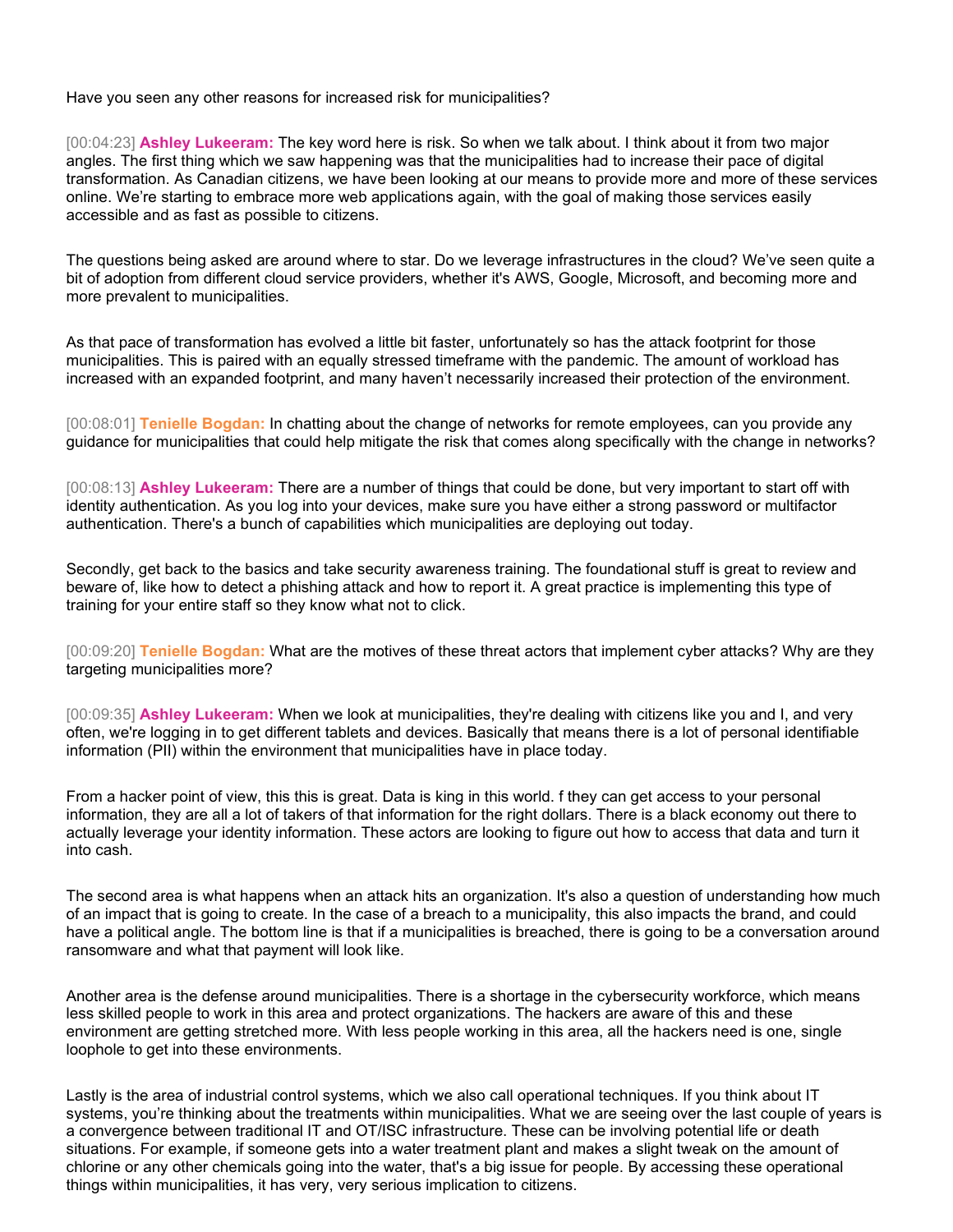And therefore, it does make it a very attractive target for those bad people, bad people out there. They are targeted attacks. They are all very well known targets and the bad people know that they can get potential ransom out of those attacks.

[00:14:11] **Tenielle Bogdan:** Would you say that those targeted attackes are still crimes of opportunity?

[00:14:27] **Ashley Lukeeram:** Definitely the harder municipality or any organization can make it for the hacker, the less likely they are to experience a breach or attack. Just having one level of security is not enough. Just having antivirus softwar or a firewall is just not enough. I think it comes back to what's the size of the organization. What are the potential areas that are weak? Like any good hacker, the first thing they're going to do is a reconnaissance. They're going to come in, scan the environment and the network, just to understand what is your mechanism of defense.

[00:15:30] **Tenielle Bogdan:** And I'm sure that's why it's very important to know and keep track of what those potential vulnerabilities might be.

[00:15:37] **Ashley Lukeeram:** Absolutely. And more importantly, it has to be as close to real time as possible. You cannot survive in this world by doing an assessment twice per year and think you've done your due diligence. Cybersecurity is moving very fast, and we need have closer to real-time vulnerability assessments on the environment.

[00:16:03] **Tenielle Bogdan:** For a smaller municipality who might not have the vast cyber or IT team at their ready to deal with this constant re-evaluation, whose responsibility should that be?

[00:16:18] **Ashley Lukeeram:** This is where it becomes a conversation about who owns risk. Who owns cyber risk in the traditional days was a cybersecurity group. As citizens and folks within municipalities, we need to make sure that everyone in the organization understands cyber and cyber risk. We need to start bringing in risk culture to organizations. This can be done with basic training and making sure your staff understands that they can actually greatly impact the entire municipality.

I would say the number of things that can be done in terms of assessments, don't necessarily need to have all the bells and whistles in terms of technology from day one, but you could start with very simple assessment of your processes and operational workflows. You can start tweaking some of your business processes to help minimize your risk.

[00:17:46] **Tenielle Bogdan:** You touched a little right there on risk assessments. What are some other risk assessments that municipalities can undergo?

[00:17:52] **Ashley Lukeeram:** What I just touched on what more of a qualitative risk assessment. We could also come in and do a questionnaire, addressing things like how are you doing backup? What type of controls you have in place? You could also ask these same questions to your suppliers. Municipalities, like many other organizations have third parties coming in to provide different services. When these organization are coming in, it would be a good thing just to have a checklist of controls that you would like to see from those third parties before they provide you the service.

The second area here is really getting into the quantitative measurement of your risk. To do this properly, It's very important for municipalities to put a vulnerability management program in place. This is where you would need to look at capabilities from the industry to basically come and scan your entire footprint: your traditional servers, your endpoints, your cloud, your remote workforce infrastructure, and give you a sense of which job vulnerabilities exist in your environment. At the same time, this give you a better understanding of which type of assets that you have in your organization. If you cannot see what you have, you won't be able to protect yourself. This is also why your asset and risk reviews need to be on a continuous basis.

Many organizations that we've dealt with in the past and still today, have a contractor coming in to do a pen testing once per year or twice a week. Yes, this is a start but this is not enough. The question that comes to the table very often is this, what are the new vulnerabilities out today? Typically, the business is going to come and ask the question of how secure are we against this new vulnerability?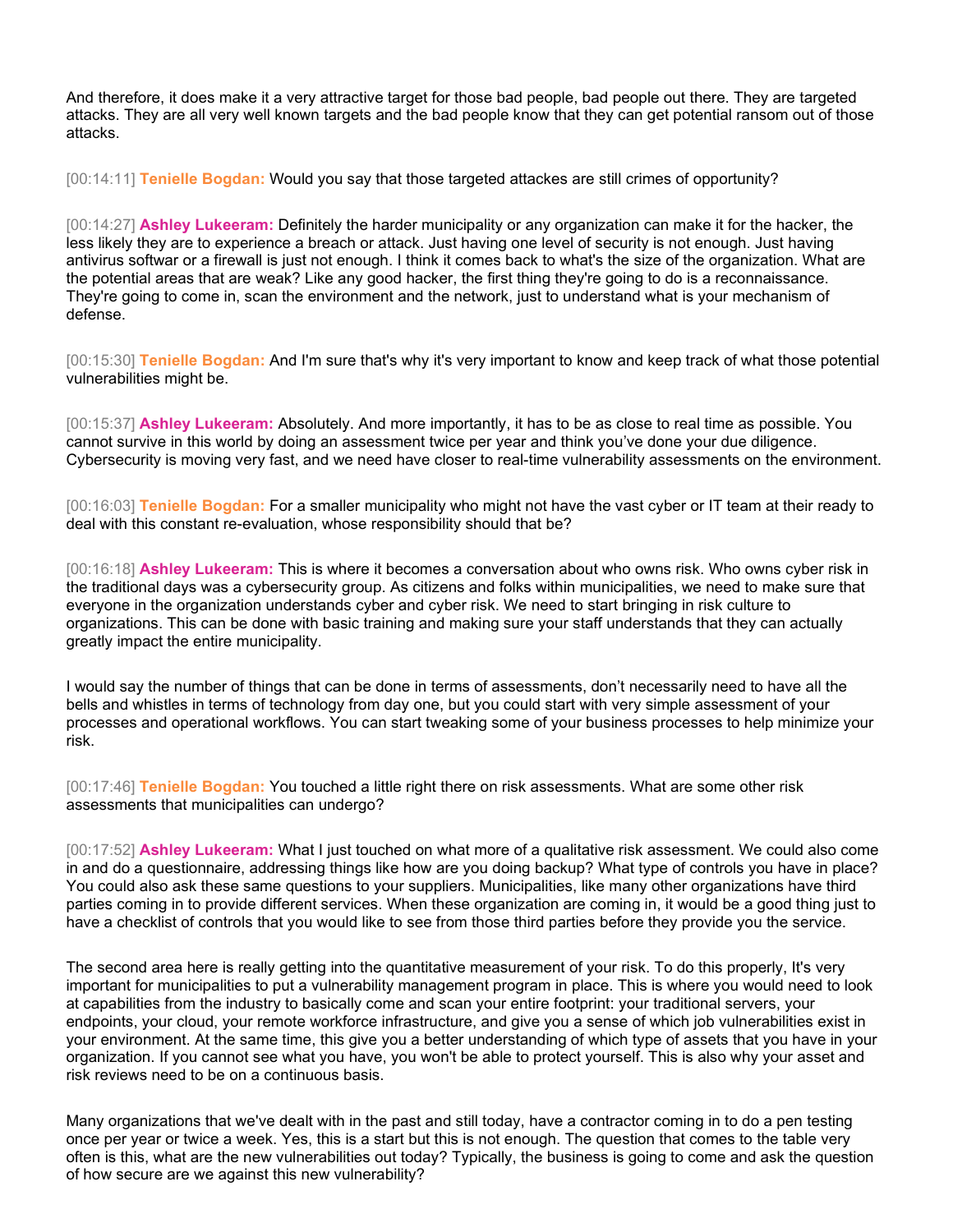What we see often is organizations pull out their last report from six months ago, which will not contain the answer because this is a new vulnerability and threat. So the point is that you need to continually evolve. You have to get to that point where you understand that risk is not static. It changes every day, every minute. And so all the threat actors and bad actors our there. we need to look at our assets, the front intelligence, and then the potential impact as often as we can.

[00:21:21] **Tenielle Bogdan:** That's great. I really like your point about the vulnerability management plan. Can you chat with us about how that feeds into an emergency preparedness plan or emergency response plan (ERP)?

[00:21:34] **Ashley Lukeeram:** I would say a vulnerability management plan is a foundational component of a cyber security program. When you look at IT and emergency response plans, this is your guide to how your organization need to react. When we talk about vulnerability management plans, what we're talking about is being as proactive as possible, trying to reduce the likelihood of those situations and breaches. So the more you know about your vulnerabilities, hopefully you're going to have more time to work with your IT to go and patch and remediate and potential risks, as well as reduce the number of emergency responses that you're going to have to make. By no means, are you going to have zero incidents, but by being proactive, we can hopefully reduce the likelihood.

[00:22:37] **Tenielle Bogdan:** What is a success story that you can share from an organization that either you have dealt with or that you've known about who has eliminated the potential for a cyber attack or breach through proper preparedness?

[00:22:50] **Ashley Lukeeram:** The one that I can think of is actually a municipality Western Canada. This goes back to end of 2019. The municipality was quite small with only two resources for the cybersecurity program, with a total staff of around 2,500 employees. At the time, they came to us for a conversation around their struggles as a business with limited resources. With this, they were only able to get visibility of what was out there in their environment but unable to go in and scan further because as they scanned further, they were finding more and more vulnerabilities. With all of these increasing vulnerabilities, the municipality was in a reactive scenario.

What they decided to pursue was penetration testing on their system to help diagnose some of the gaps. This is a riskbased vulnerability management set of requirements. By bringing us in to help assess this, their team of two full-time employees was able to gain a greater sense of how to secure their man vulnerabilities with not increasing their number of staff.

What they also did is better prioritization of which vulnerability to fix first. Yes, they are still finding a lot, but through capabilities that's out there today, we have enough intelligence to advise them which one to tackle first. At the same time, this organization is starting to think about how to expand their coverage into their industrial control systems, which we are currently looking at for them.

[00:25:58] **Tenielle Bogdan:** And would you say that with kind of the expanded training and awareness within this particular organization that there was a shift in the culture around cybersecurity?

[00:26:08] **Ashley Lukeeram:** Yes. Definitely more awareness that it's an ongoing risk for them. If we go back to 2019, they were doing just an assessment what they were aware of. Now, the fact that they have some automation that's helping them, there is definitely more of an appetite to go and discover as much as possible.

[00:26:46] **Tenielle Bogdan:** If you can provide our listeners one tactical piece of advice to remember from our conversation today, what would that be?

[00:26:58] **Ashley Lukeeram:** Cyber hygiene is extremely important. This world of cybersecurity has a lot of possibilities out there. There's a lot of buzzwords, but truly when we talk about stick to the basics, really know your assets and know your vulnerabilities. From there, you can figure out where to go and what protection mechanisms to put in place. Its as if you're moving into a brand new house, and now you need to think about where to put physical security cameras. You'll first start with identifying all the points of entry – windows, doors, basement access, etc.. The same is how we should approach cybersecurity. Don't' try to boil the ocean – stick to the basics.